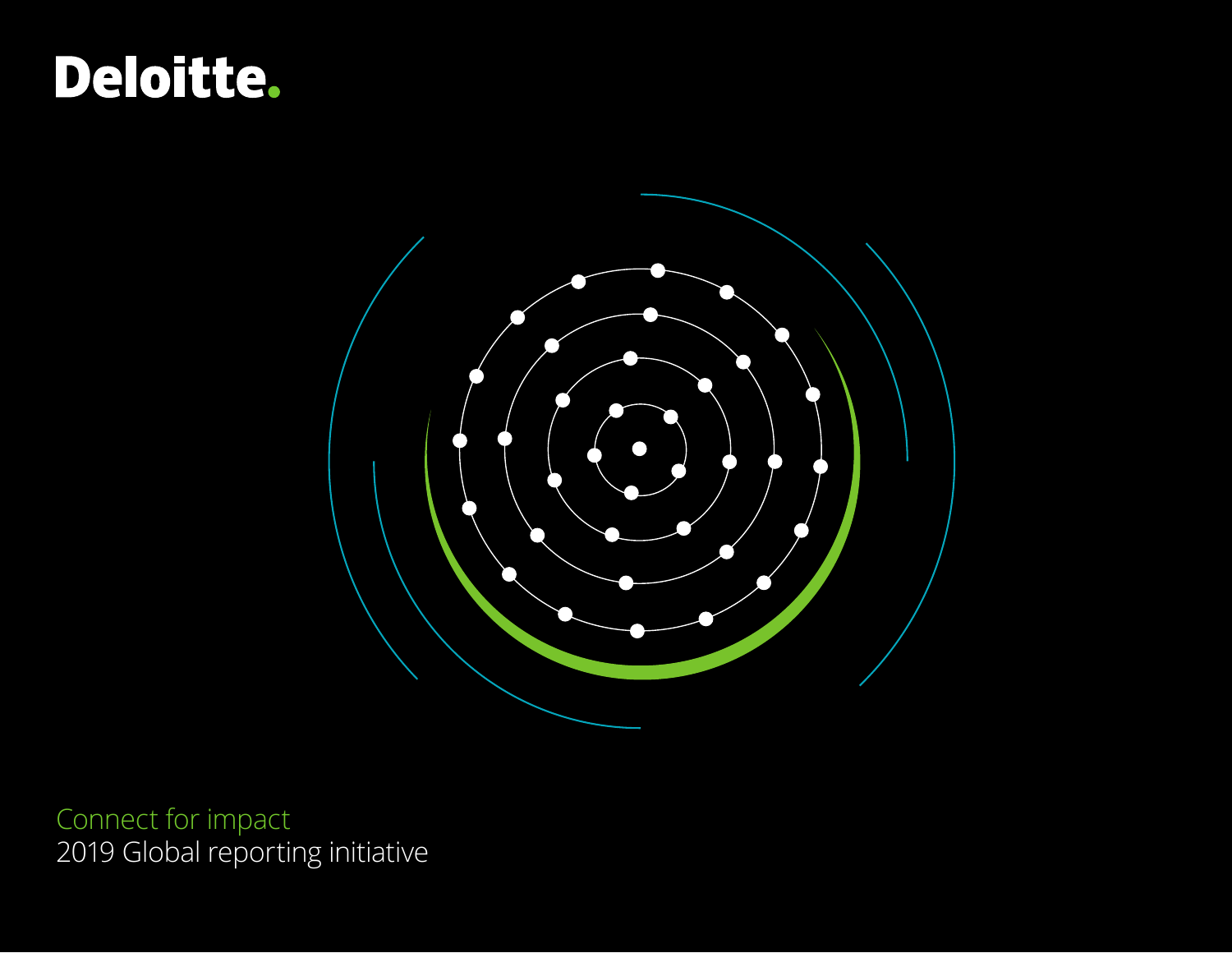## **FY2019 Global Reporting Initiative (GRI) index**

| <b>GRI Standards</b><br>disclosure number | <b>Disclosure title</b>                                         | <b>Report location/disclosure</b>                                                                                                                                                                                                                                                                                                                                                                                                                                                                                                                                   |
|-------------------------------------------|-----------------------------------------------------------------|---------------------------------------------------------------------------------------------------------------------------------------------------------------------------------------------------------------------------------------------------------------------------------------------------------------------------------------------------------------------------------------------------------------------------------------------------------------------------------------------------------------------------------------------------------------------|
| <b>General disclosures</b>                |                                                                 |                                                                                                                                                                                                                                                                                                                                                                                                                                                                                                                                                                     |
| 102-01                                    | Name of the organization                                        | Network structure                                                                                                                                                                                                                                                                                                                                                                                                                                                                                                                                                   |
| 102-02                                    | Activities, brands, products, and services                      | Deloitte core services; Back page                                                                                                                                                                                                                                                                                                                                                                                                                                                                                                                                   |
| 102-03                                    | Location of headquarters                                        | Deloitte refers to one or more of Deloitte Touche Tohmatsu Limited ("DTTL"), its global network<br>of member firms, and their related entities (collectively, the "Deloitte organization"). DTTL (also<br>referred to as "Deloitte Global") and each of its member firms and related entities are legally<br>separate and independent entities. As such, there is no Deloitte headquarters. For this<br>question, we have provided a principal place of business for DTTL, as follows:<br>1221 Avenue of the Americas<br>New York, NY 10020<br><b>United States</b> |
| 102-04                                    | Location of operations                                          | Locations                                                                                                                                                                                                                                                                                                                                                                                                                                                                                                                                                           |
| 102-05                                    | Ownership and legal form                                        | Network structure; Back page                                                                                                                                                                                                                                                                                                                                                                                                                                                                                                                                        |
| 102-06                                    | Markets served                                                  | Executive message; Deloitte core services; Metrics: Revenue                                                                                                                                                                                                                                                                                                                                                                                                                                                                                                         |
| 102-07                                    | Scale of the organization                                       | <b>Metrics</b>                                                                                                                                                                                                                                                                                                                                                                                                                                                                                                                                                      |
| 102-08                                    | Information on employees and other workers                      | Metrics: Talent<br>Deloitte Touche Tohmatsu Limited ("DTTL" or "Deloitte Global") does not currently aggregate<br>employment by contract across the Deloitte organization. Additional review would be required<br>to assess the level of materiality of the issues at the Deloitte Global and member firm levels.<br>Upon completion of this process, agreement as to the policies, processes, and systems required<br>to monitor and record information would need to be finalized. It may be three or more years<br>before this information is available.         |
| 102-09                                    | Supply chain                                                    | Significant elements of Deloitte's supply chain include talent benefits, travel and hospitality<br>services, IT hardware and software, professional services, and real estate.                                                                                                                                                                                                                                                                                                                                                                                      |
| 102-10                                    | Significant changes to the organization and its<br>supply chain | Outlook from leadership                                                                                                                                                                                                                                                                                                                                                                                                                                                                                                                                             |
| 102-11                                    | Precautionary Principle or approach                             | The DTTL Corporate Responsibility Policy points to defining principles for establishing member<br>firm policies. These defining principles include environmentally sustainable operations and a<br>commitment to local communities and wider society.                                                                                                                                                                                                                                                                                                               |
| 102-12                                    | External initiatives                                            | Public policy; Ethics                                                                                                                                                                                                                                                                                                                                                                                                                                                                                                                                               |
| 102-13                                    | Membership of associations                                      | Public policy; Ethics                                                                                                                                                                                                                                                                                                                                                                                                                                                                                                                                               |
| 102-14                                    | Statement from senior decision-maker                            | Outlook from leadership, Executive message                                                                                                                                                                                                                                                                                                                                                                                                                                                                                                                          |
| 102-16                                    | Values, principles, standards, and norms of behavior            | Ethics, Independence, Global Principles of Business Conduct                                                                                                                                                                                                                                                                                                                                                                                                                                                                                                         |
| 102-17                                    | Mechanisms for advice and concerns about ethics                 | Ethics; Stakeholder engagement summary                                                                                                                                                                                                                                                                                                                                                                                                                                                                                                                              |
| 102-18                                    | Governance structure                                            | <b>Leadership and governance</b>                                                                                                                                                                                                                                                                                                                                                                                                                                                                                                                                    |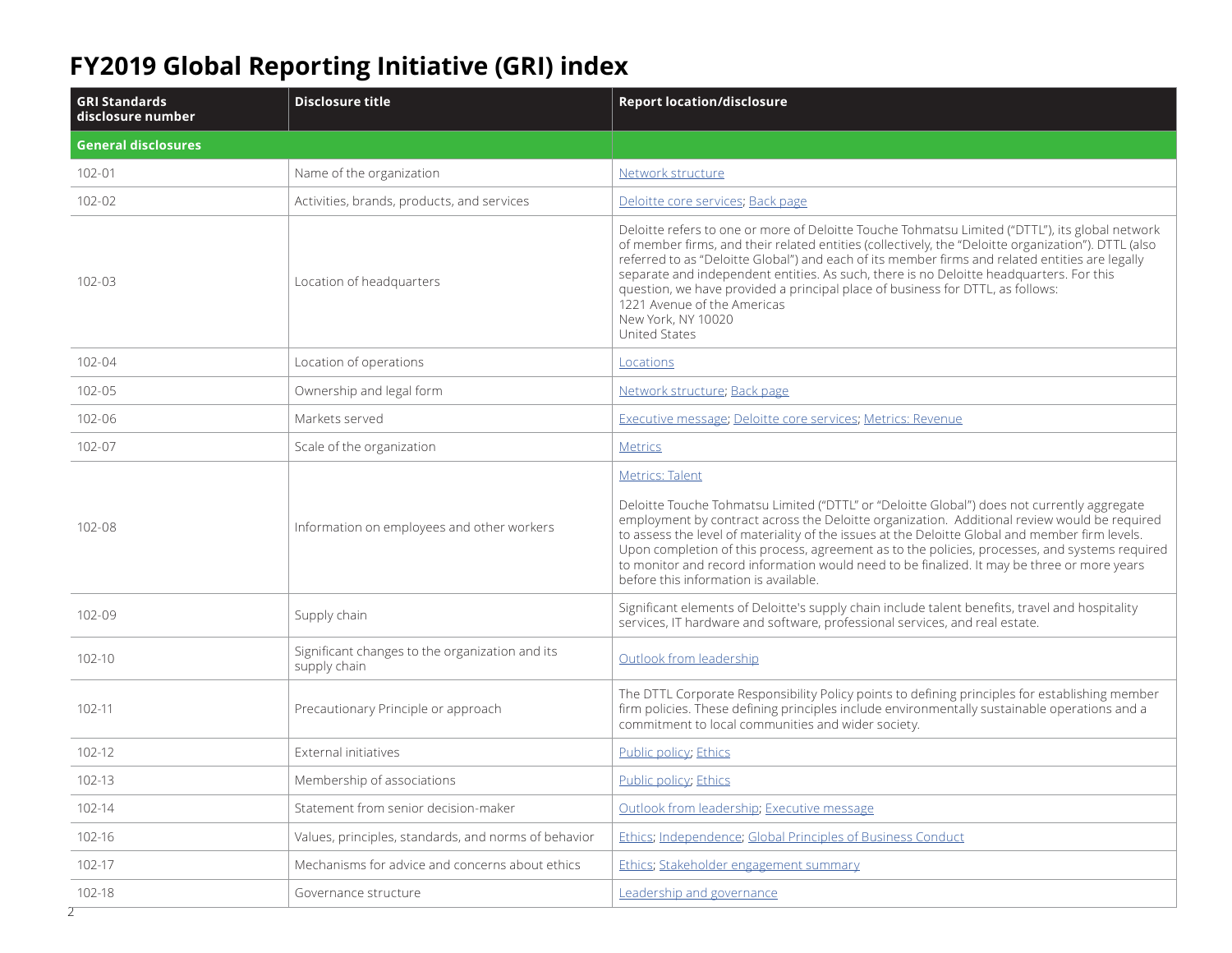| <b>GRI Standards</b><br>disclosure number | <b>Disclosure title</b>                                                          | <b>Report location/disclosure</b>                                                                                                                                                                                                                                                 |
|-------------------------------------------|----------------------------------------------------------------------------------|-----------------------------------------------------------------------------------------------------------------------------------------------------------------------------------------------------------------------------------------------------------------------------------|
| <b>General disclosures</b>                |                                                                                  |                                                                                                                                                                                                                                                                                   |
| 102-19                                    | Delegating authority                                                             | Leadership and governance                                                                                                                                                                                                                                                         |
| 102-20                                    | Executive-level responsibility for economic,<br>environmental, and social topics | Leadership and governance; CDP                                                                                                                                                                                                                                                    |
| 102-21                                    | Consulting stakeholders on economic, environmental,<br>and social topics         | Leadership and governance; Stakeholder engagement summary<br>Because of the nature of the professional services industry, senior leaders are in regular<br>contact with stakeholders on these and other topics via meetings with clients and participation<br>in external events. |
| 102-22                                    | Composition of the highest governance body<br>and its committees                 | Leadership and governance                                                                                                                                                                                                                                                         |
| 102-23                                    | Chair of the highest governance body                                             | Leadership and governance                                                                                                                                                                                                                                                         |
| 102-24                                    | Nominating and selecting the highest<br>governance body                          | Leadership and governance                                                                                                                                                                                                                                                         |
| 102-25                                    | Conflicts of interest                                                            | Independence, Global Principles of Business Conduct                                                                                                                                                                                                                               |
| 102-26                                    | Role of highest governance body in setting purpose,<br>values, and strategy      | Leadership and governance                                                                                                                                                                                                                                                         |
| 102-32                                    | Highest governance body's role in<br>sustainability reporting                    | This report was reviewed by Deloitte Global's Chief People and Purpose Officer.                                                                                                                                                                                                   |
| 102-40                                    | List of stakeholder groups                                                       | Reporting process and materiality; Stakeholder engagement summary; Basis of reporting                                                                                                                                                                                             |
| 102-41                                    | Collective bargaining agreements                                                 | Information for this indicator is not currently consolidated across the Deloitte organization.<br>As most of our geographies are not unionized, the processes and systems required to monitor<br>and record this information are not currently in place.                          |
| 102-42                                    | Identifying and selecting stakeholders                                           | Basis of reporting, Stakeholder engagement summary                                                                                                                                                                                                                                |
| 102-43                                    | Approach to stakeholder engagement                                               | Reporting process and materiality; Stakeholder engagement summary; Basis of reporting                                                                                                                                                                                             |
| 102-44                                    | Key topics and concerns raised                                                   | Reporting process and materiality; Stakeholder engagement summary;                                                                                                                                                                                                                |
| 102-45                                    | Entities included in the consolidated<br>financial statements                    | Network structure; Back page<br>This report covers Deloitte Global and all of its member firms as set out in the report.                                                                                                                                                          |
| 102-46                                    | Defining report content and topic boundaries                                     | Reporting process and materiality; Basis of reporting                                                                                                                                                                                                                             |
| 102-47                                    | List of material topics                                                          | Reporting process and materiality                                                                                                                                                                                                                                                 |
| 102-48                                    | Restatements of information                                                      | Performance metrics; Societal Impact                                                                                                                                                                                                                                              |
| 102-49                                    | Changes in reporting                                                             | <b>Basis of reporting</b>                                                                                                                                                                                                                                                         |
| 102-50                                    | Reporting period                                                                 | Fiscal year 2019: June 1, 2018-May 31, 2019                                                                                                                                                                                                                                       |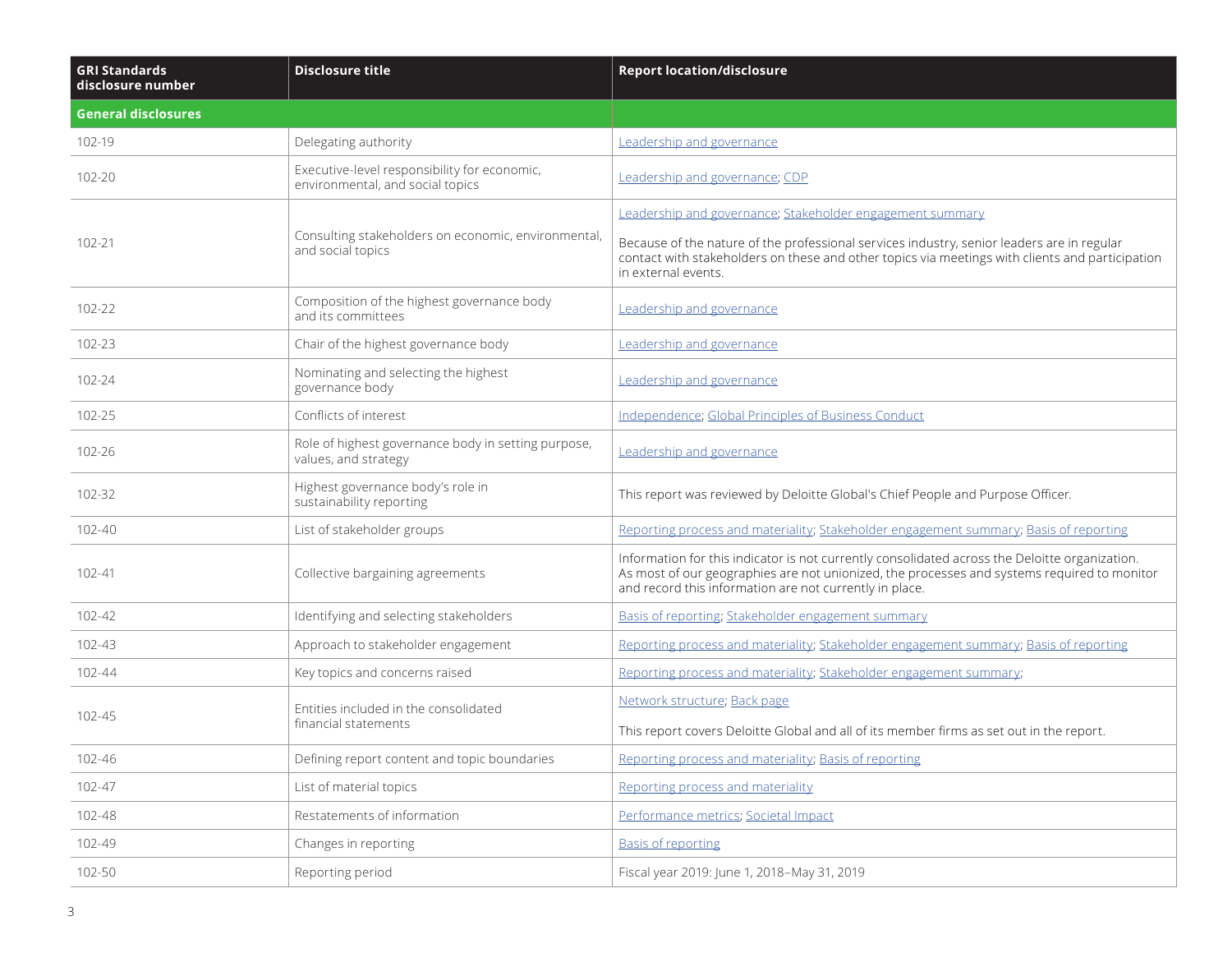| <b>GRI Standards</b><br>disclosure number | <b>Disclosure title</b>                                                                                                                                                 | <b>Report location/disclosure</b>                                                                                                                                                                                     |
|-------------------------------------------|-------------------------------------------------------------------------------------------------------------------------------------------------------------------------|-----------------------------------------------------------------------------------------------------------------------------------------------------------------------------------------------------------------------|
| <b>General disclosures</b>                |                                                                                                                                                                         |                                                                                                                                                                                                                       |
| 102-51                                    | Date of most recent report                                                                                                                                              | The Deloitte 2018 Global Impact Report was issued in September 2018.                                                                                                                                                  |
| 102-52                                    | Reporting cycle                                                                                                                                                         | Annual                                                                                                                                                                                                                |
| 102-53                                    | Contact point for questions regarding the report                                                                                                                        | GlobalReport@Deloitte.com                                                                                                                                                                                             |
| 102-54                                    | Claims of reporting in accordance with the GRI<br><b>Standards</b>                                                                                                      | This report has been prepared in accordance with the GRI standards: Core option. Deloitte<br>applied GRI Standards 2016 in reporting, except for Water and Effluents 2018.                                            |
| $102 - 55$                                | GRI content index                                                                                                                                                       | <b>GRI Index</b>                                                                                                                                                                                                      |
|                                           |                                                                                                                                                                         | Deloitte Global did not have the FY2019 report externally assured.                                                                                                                                                    |
| 102-56                                    | External assurance                                                                                                                                                      | External assurance has been received for the greenhouse gas emissions of a limited number<br>of member firms. These assurance statements are included in full in Deloitte's CDP response<br>available at www.cdp.net. |
| <b>Material topics</b>                    |                                                                                                                                                                         |                                                                                                                                                                                                                       |
| <b>Economic performance</b>               |                                                                                                                                                                         |                                                                                                                                                                                                                       |
| $103-1$<br>$103 - 2$<br>$103 - 3$         | Management Approach:<br>· Explanation of the material topic and its Boundary<br>• The management approach and its components<br>• Evaluation of the management approach | Executive message, FY2019 Revenue announcement; Outlook from leadership;<br>Reporting process and materiality, Basis of reporting                                                                                     |
| $201-1$                                   | Direct economic value generated and distributed                                                                                                                         | Executive message; FY2019 Revenue announcement; Metrics: Societal impact                                                                                                                                              |
| $201 - 2$                                 | Financial implications and other risks and<br>opportunities due to climate change                                                                                       | CDP response                                                                                                                                                                                                          |
| <b>Indirect economic impacts</b>          |                                                                                                                                                                         |                                                                                                                                                                                                                       |
| $103-1$<br>$103 - 2$<br>$103 - 3$         | Management Approach:<br>• Explanation of the material topic and its Boundary<br>· The management approach and its components<br>· Evaluation of the management approach | FY2019 Revenue announcement; Societal Impact; Outlook from leadership;<br>Reporting process and materiality                                                                                                           |
| $203-1$                                   | Infrastructure investments and services supported                                                                                                                       | Societal Impact, FY2019 Revenue announcement; Metrics: Societal impact                                                                                                                                                |
| $203 - 2$                                 | Significant indirect economic impacts                                                                                                                                   | Societal Impact; FY2019 Revenue announcement; Deloitte's commitment to audit quality;<br><b>Metrics: Societal impact</b>                                                                                              |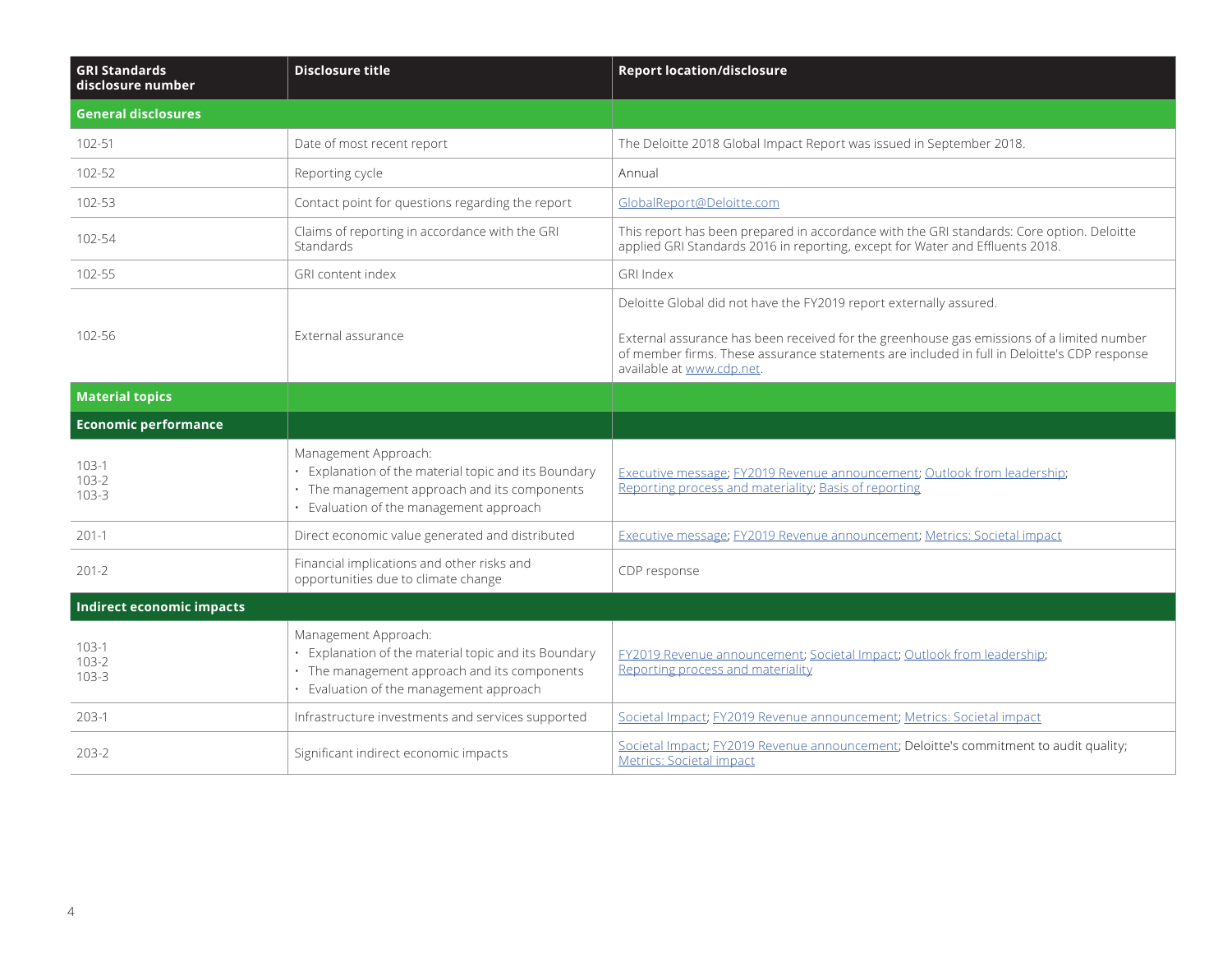| <b>GRI Standards</b><br>disclosure number | <b>Disclosure title</b>                                                                                                                                                 | <b>Report location/disclosure</b>                                                                                                                                                                                                                                                                                                                      |
|-------------------------------------------|-------------------------------------------------------------------------------------------------------------------------------------------------------------------------|--------------------------------------------------------------------------------------------------------------------------------------------------------------------------------------------------------------------------------------------------------------------------------------------------------------------------------------------------------|
| <b>Material topics</b>                    |                                                                                                                                                                         |                                                                                                                                                                                                                                                                                                                                                        |
| <b>Anti-corruption</b>                    |                                                                                                                                                                         |                                                                                                                                                                                                                                                                                                                                                        |
| $103-1$<br>$103 - 2$<br>$103 - 3$         | Management Approach:<br>• Explanation of the material topic and its Boundary<br>• The management approach and its components<br>• Evaluation of the management approach | Outlook from leadership; Reporting process and materiality; Ethics; Independence;<br>Risk management, Global Principles of Business Conduct                                                                                                                                                                                                            |
| $205-1$                                   | Operations assessed for risks related to corruption                                                                                                                     | An analysis of geographic inherent anti-corruption risk level of each member firm based on<br>various geographic corruption risk indices and factors is performed by Deloitte Global's Anti-<br>Corruption team every year.                                                                                                                            |
|                                           |                                                                                                                                                                         | Ethics; Global Principles of Business Conduct                                                                                                                                                                                                                                                                                                          |
| $205 - 2$                                 | Communication and training about anti-corruption<br>policies and procedures                                                                                             | The vast majority of Deloitte professionals confirmed that they have read the applicable<br>member firm anti-corruption policies but exact numbers were not consolidated across the<br>Deloitte organization for FY2019.                                                                                                                               |
|                                           |                                                                                                                                                                         | Communication to member firm business partners regarding anti-corruption is managed at<br>the member firm level and cannot be reported across the Deloitte organization. A process for<br>anti-corruption training was in place in all member firms but metrics regarding training were<br>not tracked across the Deloitte organization during FY2019. |
| <b>Materials</b>                          |                                                                                                                                                                         |                                                                                                                                                                                                                                                                                                                                                        |
| $103 - 1$<br>$103 - 2$<br>$103 - 3$       | Management Approach:<br>• Explanation of the material topic and its Boundary<br>• The management approach and its components<br>• Evaluation of the management approach | Reporting process and materiality; Environmental sustainability; Basis of reporting                                                                                                                                                                                                                                                                    |
| $301-1$                                   | Materials used by weight or volume                                                                                                                                      | Metrics: Environmental sustainability                                                                                                                                                                                                                                                                                                                  |
| $301 - 2$                                 | Recycled input materials used                                                                                                                                           | Metrics: Environmental sustainability                                                                                                                                                                                                                                                                                                                  |
| <b>Energy</b>                             |                                                                                                                                                                         |                                                                                                                                                                                                                                                                                                                                                        |
| $103-1$<br>$103 - 2$<br>$103 - 3$         | Management Approach:<br>• Explanation of the material topic and its Boundary<br>• The management approach and its components<br>• Evaluation of the management approach | Reporting process and materiality, Environmental sustainability, Basis of reporting; CDP                                                                                                                                                                                                                                                               |
| $302-1$                                   | Energy consumption within the organization                                                                                                                              | Metrics: Environmental sustainability; Basis of reporting                                                                                                                                                                                                                                                                                              |
| $302 - 2$                                 | Energy consumption outside of the organization                                                                                                                          | Metrics: Environmental sustainability; Basis of reporting                                                                                                                                                                                                                                                                                              |
| $302 - 4$                                 | Reduction of energy consumption                                                                                                                                         | Metrics: Environmental sustainability; Reporting process and materiality; Basis of reporting; CDP                                                                                                                                                                                                                                                      |
|                                           |                                                                                                                                                                         | For a detailed explanation of reductions in energy consumption achieved as a direct result of<br>conservation and efficiency initiatives, please refer to Deloitte Global's CDP response.                                                                                                                                                              |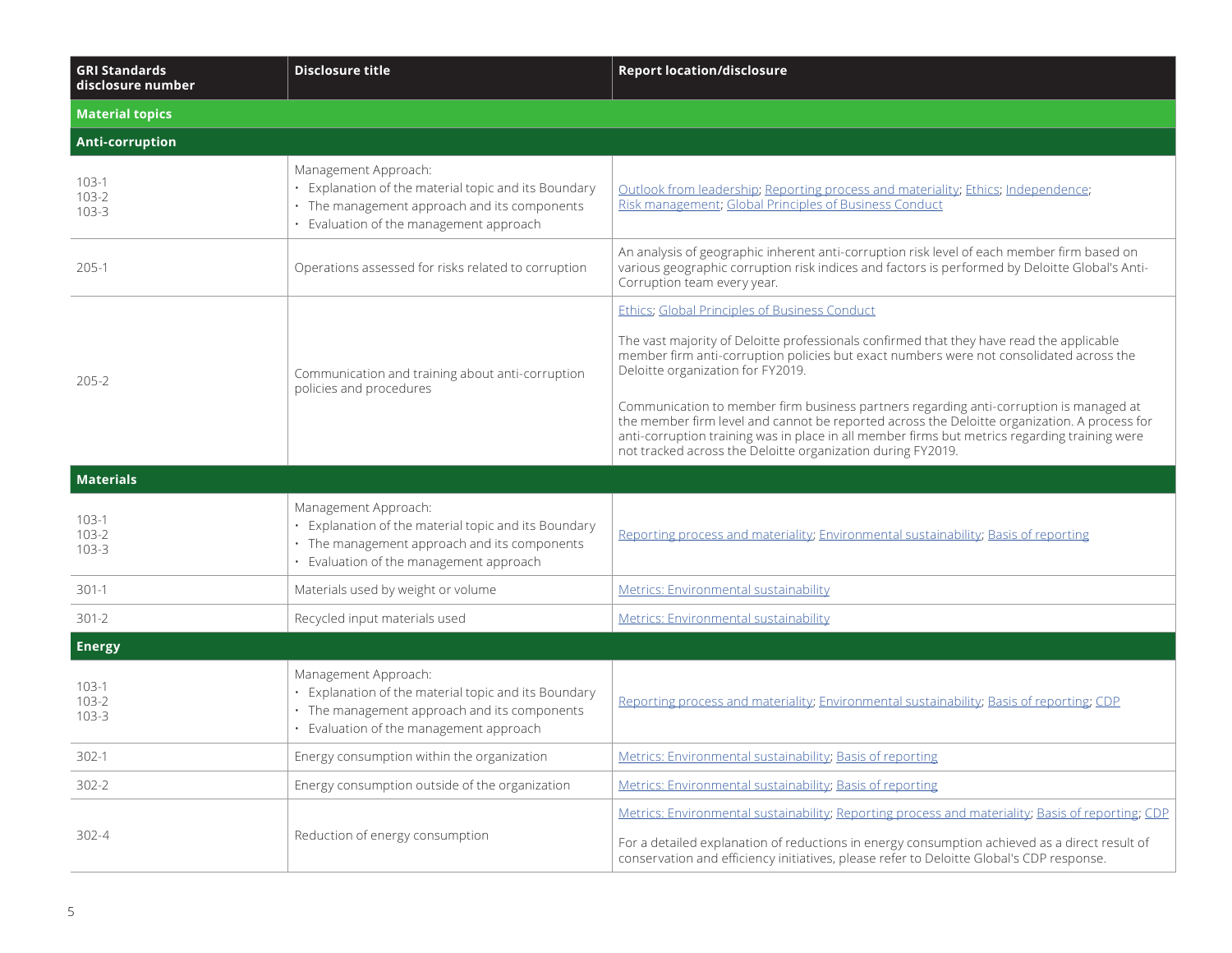| <b>GRI Standards</b><br>disclosure number | <b>Disclosure title</b>                                                                                                                                                 | <b>Report location/disclosure</b>                                                                                                                                                                                                                                                                                                                                                                                                                                                                                                                                                                                                              |
|-------------------------------------------|-------------------------------------------------------------------------------------------------------------------------------------------------------------------------|------------------------------------------------------------------------------------------------------------------------------------------------------------------------------------------------------------------------------------------------------------------------------------------------------------------------------------------------------------------------------------------------------------------------------------------------------------------------------------------------------------------------------------------------------------------------------------------------------------------------------------------------|
| <b>Material topics</b>                    |                                                                                                                                                                         |                                                                                                                                                                                                                                                                                                                                                                                                                                                                                                                                                                                                                                                |
| <b>Water</b>                              |                                                                                                                                                                         |                                                                                                                                                                                                                                                                                                                                                                                                                                                                                                                                                                                                                                                |
|                                           | Management Approach:                                                                                                                                                    | Reporting process and materiality; Environmental sustainability; Basis of reporting                                                                                                                                                                                                                                                                                                                                                                                                                                                                                                                                                            |
| $103 - 1$<br>$103 - 2$<br>$103 - 3$       | • Explanation of the material topic and its Boundary<br>• The management approach and its components<br>• Evaluation of the management approach                         | Deloitte mainly uses water for sanitation purposes in offices. Water use by operations at Deloitte<br>facilities/offices is managed locally by member firms in regions with water scarcity issues.<br>Deloitte recognizes that water is embedded in our supply chain; however, Deloitte has not<br>prioritized this issue given its relative materiality ranking based on stakeholder engagement.                                                                                                                                                                                                                                              |
| $303-1$                                   | Water withdrawal by source                                                                                                                                              | This information is unavailable. Given that the majority of offices are leased by Deloitte<br>and is using municipal water supplies for sanitation purposes only this information is not<br>readily obtainable.                                                                                                                                                                                                                                                                                                                                                                                                                                |
| <b>Emissions</b>                          |                                                                                                                                                                         |                                                                                                                                                                                                                                                                                                                                                                                                                                                                                                                                                                                                                                                |
| $103 - 1$<br>$103 - 2$<br>$103 - 3$       | Management Approach:<br>• Explanation of the material topic and its Boundary<br>• The management approach and its components<br>• Evaluation of the management approach | Outlook from leadership; Reporting process and materiality; Environmental sustainability;<br>Basis of reporting; CDP                                                                                                                                                                                                                                                                                                                                                                                                                                                                                                                           |
| $305-1$                                   | Direct (Scope 1) GHG emissions                                                                                                                                          | Metrics: Environmental sustainability; Reporting process and materiality; Basis of reporting                                                                                                                                                                                                                                                                                                                                                                                                                                                                                                                                                   |
| $305 - 2$                                 | Energy indirect (Scope 2) GHG emissions                                                                                                                                 | Metrics: Environmental sustainability; Reporting process and materiality; Basis of reporting                                                                                                                                                                                                                                                                                                                                                                                                                                                                                                                                                   |
| $305 - 3$                                 | Other indirect (Scope 3) GHG emissions                                                                                                                                  | Metrics: Environmental sustainability; Reporting process and materiality; Basis of reporting                                                                                                                                                                                                                                                                                                                                                                                                                                                                                                                                                   |
| $305 - 4$                                 | GHG emissions intensity                                                                                                                                                 | Metrics: Environmental sustainability; Reporting process and materiality; Basis of reporting                                                                                                                                                                                                                                                                                                                                                                                                                                                                                                                                                   |
| $305 - 5$                                 | Reduction of GHG emissions                                                                                                                                              | Basis of reporting; Metrics: Environmental sustainability; CDP                                                                                                                                                                                                                                                                                                                                                                                                                                                                                                                                                                                 |
| Waste                                     |                                                                                                                                                                         |                                                                                                                                                                                                                                                                                                                                                                                                                                                                                                                                                                                                                                                |
|                                           |                                                                                                                                                                         | Reporting process and materiality; Environmental sustainability; Basis of reporting                                                                                                                                                                                                                                                                                                                                                                                                                                                                                                                                                            |
| $103-1$<br>$103 - 2$<br>$103 - 3$         | Management Approach:<br>• Explanation of the material topic and its Boundary<br>• The management approach and its components<br>• Evaluation of the management approach | Waste is generated in Deloitte offices and consists predominantly of paper waste, food waste,<br>packaging and electronic waste. Electronic waste is often handled at a member firm or country<br>level by technology services personnel due to regional requirements, contract provisions,<br>and the nature of the waste stream. Other types of waste are generally managed at an office<br>level by the office facility personnel and varies across offices as it is often subject to regional<br>requirements related to recycling and dependent on the availability of services within a<br>reasonable distance (for example composting). |
| $306 - 2$                                 | Waste by type and disposal method                                                                                                                                       | This information is unavailable. Waste created in Deloitte facilities is most frequently disposed<br>of through the building landlord, not Deloitte. In many instances data is not available or is not<br>of sufficient reliability for reporting purposes. Data is expected to become more available over<br>time as access to this type of information becomes more common place and is being collected<br>for certain locations and certain waste streams, when possible. It will likely be five or more years,<br>however, before sufficient data becomes available to make global reporting meaningful.                                   |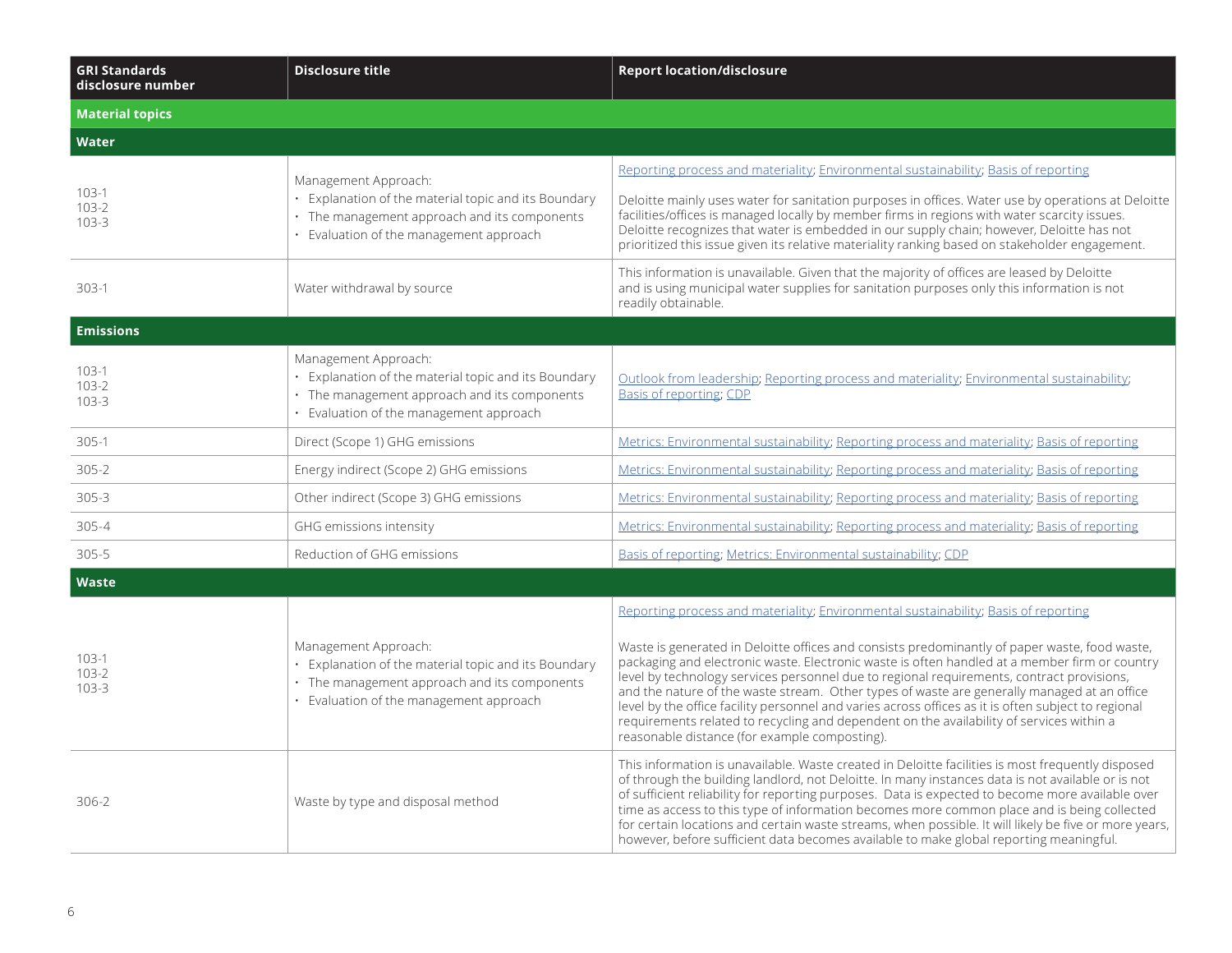| <b>GRI Standards</b><br>disclosure number | <b>Disclosure title</b>                                                                                                                                                 | <b>Report location/disclosure</b>                                                                                                                                                                                                                                                                                                                                                                                                                                                                                                                                                              |
|-------------------------------------------|-------------------------------------------------------------------------------------------------------------------------------------------------------------------------|------------------------------------------------------------------------------------------------------------------------------------------------------------------------------------------------------------------------------------------------------------------------------------------------------------------------------------------------------------------------------------------------------------------------------------------------------------------------------------------------------------------------------------------------------------------------------------------------|
| <b>Material topics</b>                    |                                                                                                                                                                         |                                                                                                                                                                                                                                                                                                                                                                                                                                                                                                                                                                                                |
| <b>Supplier environmental assessment</b>  |                                                                                                                                                                         |                                                                                                                                                                                                                                                                                                                                                                                                                                                                                                                                                                                                |
| $103-1$<br>$103 - 2$<br>$103 - 3$         | Management Approach:<br>· Explanation of the material topic and its Boundary<br>· The management approach and its components<br>• Evaluation of the management approach | Outlook from leadership, Reporting process and materiality<br>Supplier social assessment is an area that is of growing interest to many stakeholders.<br>Contracts generally require suppliers to abide by applicable laws. Some member firms<br>do have additional policies regarding supplier assessments and requirements. Sustainability<br>and corporate social responsibility assessment questions are also included in request<br>for proposal questionnaires sent out by the procurement group for Deloitte Global (which may<br>also cover purchasing for the Deloitte organization). |
| 308-1                                     | New suppliers that were screened using<br>environmental criteria                                                                                                        | All new suppliers responding to requests for proposals sent out from the procurement group<br>for Deloitte Global (which may also cover purchasing for the Deloitte organization) complete<br>the Deloitte Global request for proposal questionnaire template. This includes questions about<br>sustainability and corporate social responsibility policies and processes.                                                                                                                                                                                                                     |
| <b>Employment</b>                         |                                                                                                                                                                         |                                                                                                                                                                                                                                                                                                                                                                                                                                                                                                                                                                                                |
| $103-1$<br>$103 - 2$<br>$103 - 3$         | Management Approach:<br>• Explanation of the material topic and its Boundary<br>· The management approach and its components<br>· Evaluation of the management approach | Outlook from leadership; Inclusion and Diversity; Reporting process and materiality                                                                                                                                                                                                                                                                                                                                                                                                                                                                                                            |
| $401-1$                                   | New employee hires and employee turnover                                                                                                                                | <b>Metrics: Talent</b><br>Turnover by age group is not available. This information is not currently aggregated across the<br>Deloitte organization. Additional discussions with member firms are needed to understand<br>the systems and processes needed to capture this data globally. It may be three or more years<br>before the age-related information becomes available.                                                                                                                                                                                                                |
| <b>Training and education</b>             |                                                                                                                                                                         |                                                                                                                                                                                                                                                                                                                                                                                                                                                                                                                                                                                                |
| $103 - 1$<br>$103 - 2$<br>$103 - 3$       | Management Approach:<br>· Explanation of the material topic and its Boundary<br>· The management approach and its components<br>· Evaluation of the management approach | Talent; Outlook from leadership; Reporting process and materiality                                                                                                                                                                                                                                                                                                                                                                                                                                                                                                                             |
| $404-1$                                   | Average hours of training per year per employee                                                                                                                         | <b>Metrics: Learning</b><br>This information is not available across the Deloitte organization broken down by employee<br>category or gender. Additional discussions with member firms are needed to understand<br>the systems and processes needed to capture this data across the Deloitte organization. It may<br>be three or more years before the more granular information becomes available.                                                                                                                                                                                            |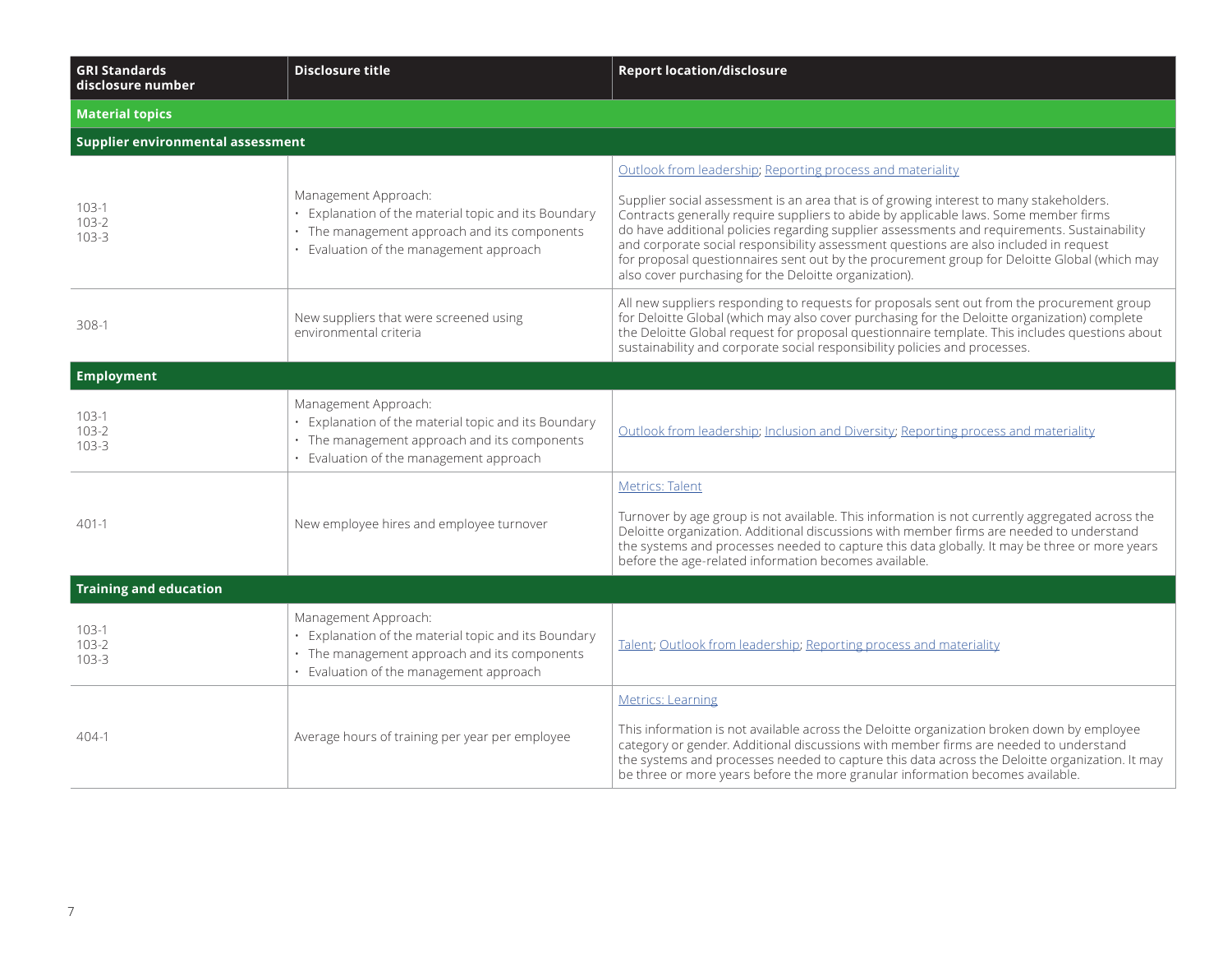| <b>GRI Standards</b><br>disclosure number | <b>Disclosure title</b>                                                                                                                                                 | <b>Report location/disclosure</b>                                                                                                                                                                                                                                                                                                                                                                                                                                                                                                                                                                                                                                                                                                                                                                                                                                       |
|-------------------------------------------|-------------------------------------------------------------------------------------------------------------------------------------------------------------------------|-------------------------------------------------------------------------------------------------------------------------------------------------------------------------------------------------------------------------------------------------------------------------------------------------------------------------------------------------------------------------------------------------------------------------------------------------------------------------------------------------------------------------------------------------------------------------------------------------------------------------------------------------------------------------------------------------------------------------------------------------------------------------------------------------------------------------------------------------------------------------|
| <b>Material topics</b>                    |                                                                                                                                                                         |                                                                                                                                                                                                                                                                                                                                                                                                                                                                                                                                                                                                                                                                                                                                                                                                                                                                         |
| $404-2$                                   | Programs for upgrading employee skills and transition<br>assistance programs                                                                                            | Talent                                                                                                                                                                                                                                                                                                                                                                                                                                                                                                                                                                                                                                                                                                                                                                                                                                                                  |
|                                           |                                                                                                                                                                         | Deloitte provides a range of formal and informal learning opportunities for both new hires and<br>experienced professionals alike.                                                                                                                                                                                                                                                                                                                                                                                                                                                                                                                                                                                                                                                                                                                                      |
|                                           |                                                                                                                                                                         | Deloitte offers a variety of flexible work arrangements, including sabbaticals; transition<br>assistance is done in accordance with applicable laws. Pre-retirement planning is also<br>offered by many member firms, for example by providing a secure online tool to plan financial<br>goals for retirement.                                                                                                                                                                                                                                                                                                                                                                                                                                                                                                                                                          |
| $404 - 3$                                 | Percentage of employees receiving regular<br>performance and career development reviews                                                                                 | Regular performance and career development conversations are core to Deloitte's focus on<br>professional development. All member firms have in place a performance program that includes<br>regular performance feedback and career development conversations however, member firm<br>metrics for this indicator are not aggregated across the organization.                                                                                                                                                                                                                                                                                                                                                                                                                                                                                                            |
| <b>Diversity and equal opportunity</b>    |                                                                                                                                                                         |                                                                                                                                                                                                                                                                                                                                                                                                                                                                                                                                                                                                                                                                                                                                                                                                                                                                         |
| $103-1$<br>$103 - 2$<br>$103 - 3$         | Management Approach:<br>· Explanation of the material topic and its Boundary<br>• The management approach and its components<br>· Evaluation of the management approach | Inclusion and Diversity; Talent; Outlook from leadership; Reporting process and materiality                                                                                                                                                                                                                                                                                                                                                                                                                                                                                                                                                                                                                                                                                                                                                                             |
|                                           |                                                                                                                                                                         | Leadership and governance; Metrics: Talent (for gender metrics)                                                                                                                                                                                                                                                                                                                                                                                                                                                                                                                                                                                                                                                                                                                                                                                                         |
| $405 - 1$                                 | Diversity of governance bodies and employees                                                                                                                            | This information is not available for other diversity metrics. Given the global nature of Deloitte<br>operations, it is difficult to define "minority groups" across the Deloitte organization. Disclosure<br>by age group is not currently consolidated across the Deloitte organization and additional<br>internal discussions and agreements would need to occur to enable reporting by age. Systems<br>for tracking and reporting would need to be implemented to enable this information to be<br>gathered consistently at both the member firm and global levels. Assuming agreement is<br>reached, it may be three or more years before this information is available.                                                                                                                                                                                           |
| $405 - 2$                                 | Ratio of basic salary and remuneration of<br>women to men                                                                                                               | Information for these indicators is not currently consolidated across the Deloitte organization;<br>however, data is available for Deloitte UK. The UK Gender Pay Gap Regulations require<br>organizations with over 250 employees to report their gender pay gap, which shows the<br>difference in the average hourly rate of pay between male and female employees in an<br>organization, expressed as a percentage of the average male earnings. Official reporting<br>excludes equity partners therefore, to further increase transparency, Deloitte UK also published<br>two additional calculations-their equity partner earnings gap and their total gender earnings<br>gap, which includes the earnings of both equity partners and employees. For details please see<br>https://www2.deloitte.com/uk/en/pages/growth/articles/gender-pay-gap-announcement.html |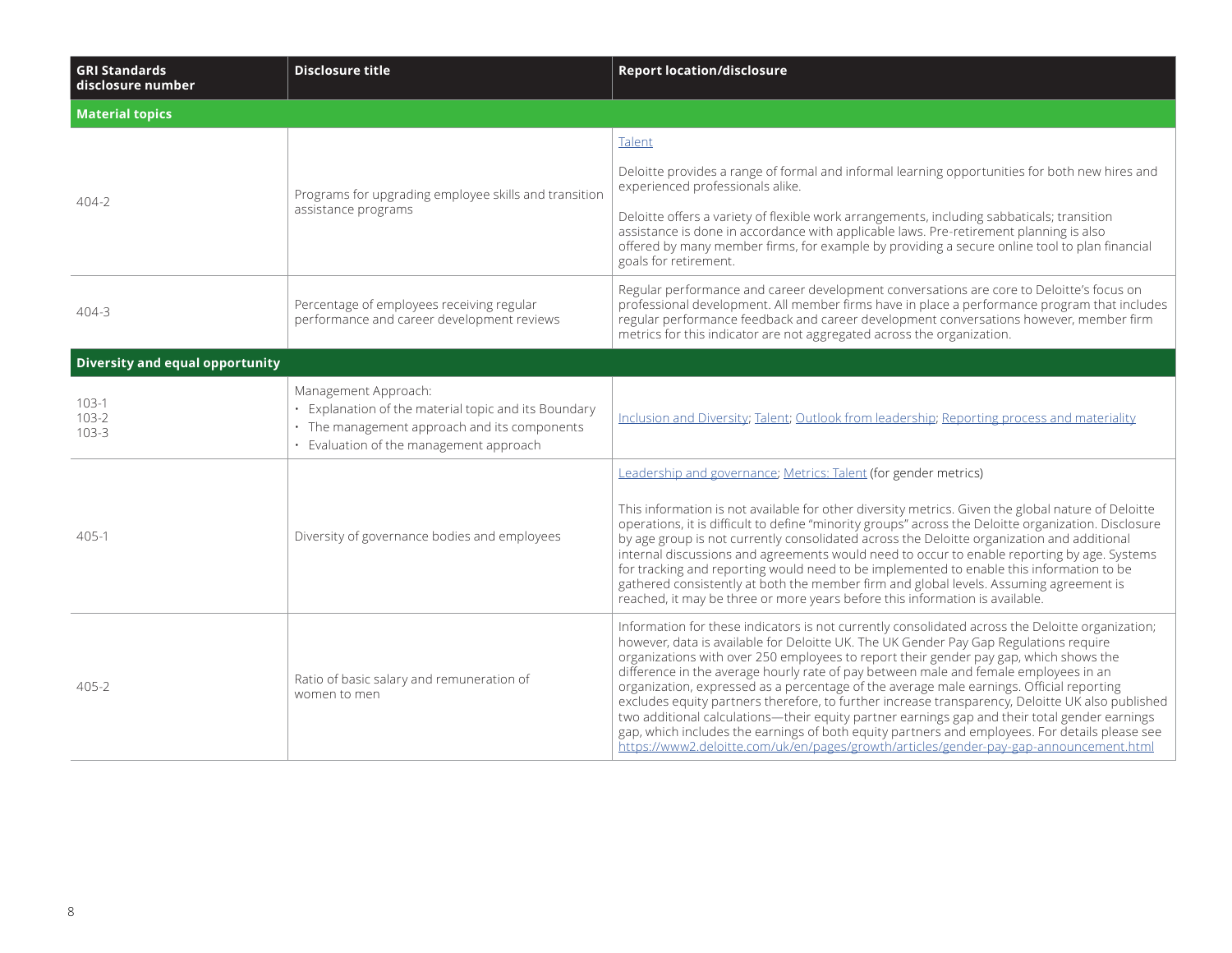| <b>GRI Standards</b><br>disclosure number | <b>Disclosure title</b>                                                                                                                                                 | <b>Report location/disclosure</b>                                                                                                                                                                                                                                                                                                                                                                                                                                                                                                                                                                                                                                                                                                                                                                                                                                                                                                                                                                                                                                                                                                                                                                                                                                                                                  |
|-------------------------------------------|-------------------------------------------------------------------------------------------------------------------------------------------------------------------------|--------------------------------------------------------------------------------------------------------------------------------------------------------------------------------------------------------------------------------------------------------------------------------------------------------------------------------------------------------------------------------------------------------------------------------------------------------------------------------------------------------------------------------------------------------------------------------------------------------------------------------------------------------------------------------------------------------------------------------------------------------------------------------------------------------------------------------------------------------------------------------------------------------------------------------------------------------------------------------------------------------------------------------------------------------------------------------------------------------------------------------------------------------------------------------------------------------------------------------------------------------------------------------------------------------------------|
| <b>Material topics</b>                    |                                                                                                                                                                         |                                                                                                                                                                                                                                                                                                                                                                                                                                                                                                                                                                                                                                                                                                                                                                                                                                                                                                                                                                                                                                                                                                                                                                                                                                                                                                                    |
| <b>Non-discrimination</b>                 |                                                                                                                                                                         |                                                                                                                                                                                                                                                                                                                                                                                                                                                                                                                                                                                                                                                                                                                                                                                                                                                                                                                                                                                                                                                                                                                                                                                                                                                                                                                    |
| $103-1$<br>$103 - 2$<br>$103 - 3$         | Management Approach:<br>· Explanation of the material topic and its Boundary<br>· The management approach and its components<br>• Evaluation of the management approach | Inclusion and Diversity; Outlook from leadership; Reporting process and materiality;<br><b>Global Principles of Business Conduct</b>                                                                                                                                                                                                                                                                                                                                                                                                                                                                                                                                                                                                                                                                                                                                                                                                                                                                                                                                                                                                                                                                                                                                                                               |
| $406-1$                                   | Incidents of discrimination and corrective<br>actions taken                                                                                                             | Information not available. Information for these indicators is not currently consolidated across<br>the Deloitte organization. DTTL and its member firms are committed to providing a respectful<br>and inclusive working environment, free from discrimination and harassment. Likewise, Deloitte<br>Global and its member firms are committed to providing a work environment that promotes<br>ongoing and open communication about ethics, compliance or other related matters and<br>encourages reporting of violations or potential violations of any policy that applies across the<br>Deloitte organization, professional standards, and the Global Principles of Business Conduct<br>and/or member firm code of conduct without fear of retaliation. Accordingly, Deloitte Global has<br>also charged each member firm with responsibility for the development, implementation, and<br>ongoing support of member firm policy that specifically and expressly prohibits harassment or<br>discrimination. Deloitte has also directed that each member firm should be responsible for the<br>development, implementation and ongoing support of a member firm non-retaliation policy that<br>promotes and encourages reporting of ethics, compliance or other related matters without fear<br>of retaliation. |
| Human rights assessment                   |                                                                                                                                                                         |                                                                                                                                                                                                                                                                                                                                                                                                                                                                                                                                                                                                                                                                                                                                                                                                                                                                                                                                                                                                                                                                                                                                                                                                                                                                                                                    |
| $103-1$<br>$103 - 2$<br>$103 - 3$         | Management Approach:<br>· Explanation of the material topic and its Boundary<br>• The management approach and its components<br>· Evaluation of the management approach | Executive message; Outlook from leadership; Reporting process and materiality; Ethics;<br><b>Global Principles of Business Conduct</b>                                                                                                                                                                                                                                                                                                                                                                                                                                                                                                                                                                                                                                                                                                                                                                                                                                                                                                                                                                                                                                                                                                                                                                             |
| 412-2                                     | Employee training on human rights policies<br>or procedures                                                                                                             | All Deloitte professionals read and understand Deloitte's Global Principles of Business<br>Conduct, which addresses key human rights issues relevant to professional services, such as<br>discrimination and harassment. This confirmation is done on an annual basis.                                                                                                                                                                                                                                                                                                                                                                                                                                                                                                                                                                                                                                                                                                                                                                                                                                                                                                                                                                                                                                             |
| <b>Supplier social assessment</b>         |                                                                                                                                                                         |                                                                                                                                                                                                                                                                                                                                                                                                                                                                                                                                                                                                                                                                                                                                                                                                                                                                                                                                                                                                                                                                                                                                                                                                                                                                                                                    |
| $103-1$<br>$103 - 2$<br>$103 - 3$         | Management Approach:<br>· Explanation of the material topic and its Boundary<br>• The management approach and its components<br>• Evaluation of the management approach | Outlook from leadership; Reporting process and materiality<br>Supplier social assessment is an area that is of growing interest to many stakeholders.<br>Contracts generally require suppliers to abide by applicable laws. Some member firms do<br>have additional policies regarding supplier assessments and requirements. Social assessment<br>questions are also included in request for proposal questionnaires sent out by the procurement<br>group of Deloitte Global (which may also cover purchasing for the Deloitte organization).                                                                                                                                                                                                                                                                                                                                                                                                                                                                                                                                                                                                                                                                                                                                                                     |
| $414-1$                                   | New suppliers that were screened using social criteria                                                                                                                  | All new suppliers completing the proposal template at the Deloitte Global level are requested to<br>answer questions about socially responsible policies and processes.                                                                                                                                                                                                                                                                                                                                                                                                                                                                                                                                                                                                                                                                                                                                                                                                                                                                                                                                                                                                                                                                                                                                            |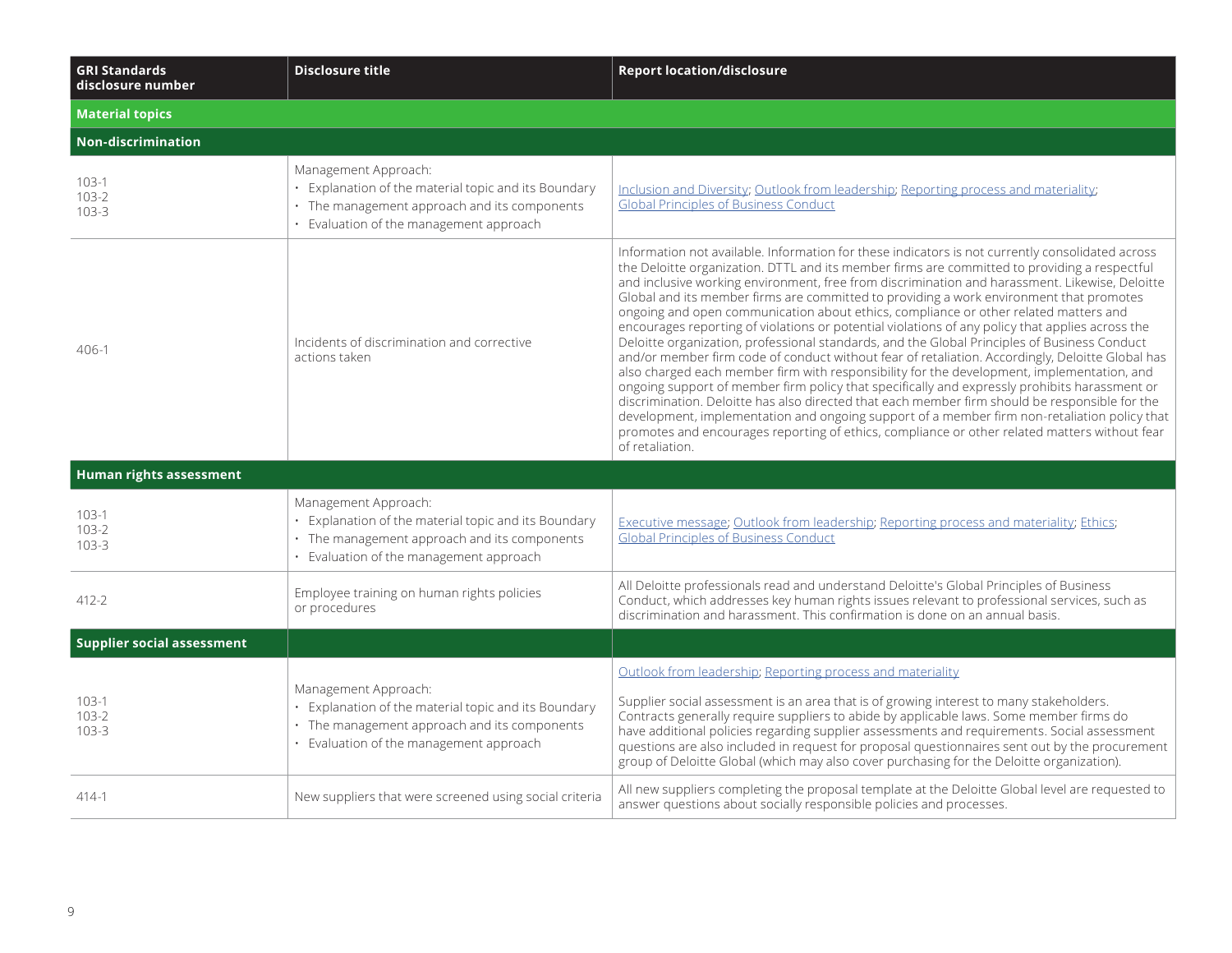| <b>GRI Standards</b><br>disclosure number | <b>Disclosure title</b>                                                                                                                                                 | <b>Report location/disclosure</b>                                                                                                                                                                                                                                                                                                                                                                                                                                                                                                                                                                                                                                                                                                |  |
|-------------------------------------------|-------------------------------------------------------------------------------------------------------------------------------------------------------------------------|----------------------------------------------------------------------------------------------------------------------------------------------------------------------------------------------------------------------------------------------------------------------------------------------------------------------------------------------------------------------------------------------------------------------------------------------------------------------------------------------------------------------------------------------------------------------------------------------------------------------------------------------------------------------------------------------------------------------------------|--|
| <b>Material topics</b>                    |                                                                                                                                                                         |                                                                                                                                                                                                                                                                                                                                                                                                                                                                                                                                                                                                                                                                                                                                  |  |
| $414-2$                                   | Negative social impacts in the supply chain and<br>actions taken                                                                                                        | Information is not available. Information for these indicators is not currently consolidated a<br>across the Deloitte organization. Agreement as to the policies, processes, and systems required<br>to monitor and record information would need to be finalized. It may be three or more years<br>before this information is available.                                                                                                                                                                                                                                                                                                                                                                                        |  |
| <b>Public policy</b>                      |                                                                                                                                                                         |                                                                                                                                                                                                                                                                                                                                                                                                                                                                                                                                                                                                                                                                                                                                  |  |
| $103-1$<br>$103 - 2$<br>$103 - 3$         | Management Approach:<br>• Explanation of the material topic and its Boundary<br>• The management approach and its components<br>· Evaluation of the management approach | Outlook from leadership; Reporting process and materiality; Public policy                                                                                                                                                                                                                                                                                                                                                                                                                                                                                                                                                                                                                                                        |  |
| $415 - 1$                                 | Political contributions                                                                                                                                                 | Information is not available: Information for these indicators is not currently consolidated<br>across the Deloitte organization. Additional review would be required to assess the level<br>of materiality of the issues at the Deloitte Global and member firm levels. Upon completion<br>of this process, agreement as to the policies, processes, and systems required to monitor<br>and record information would need to be finalized. It may be three or more years before this<br>information is available.                                                                                                                                                                                                               |  |
| <b>Customer privacy</b>                   |                                                                                                                                                                         |                                                                                                                                                                                                                                                                                                                                                                                                                                                                                                                                                                                                                                                                                                                                  |  |
| $103-1$<br>$103 - 2$<br>$103 - 3$         | Management Approach:<br>• Explanation of the material topic and its Boundary<br>· The management approach and its components<br>• Evaluation of the management approach | Executive message; Outlook from leadership; Reporting process and materiality;<br>Confidentiality, privacy and cybersecurity<br>Deloitte has long followed a global security strategy focused on keeping information and<br>systems secure, constantly watching for potential threats, and immediately responding to actual<br>or potential incidents. During FY19 we have continued to focus on these core activities, while<br>also accelerating and enhancing certain strategy elements and our overall security posture. We<br>continue to make significant investments in our cybersecurity capabilities consistent with our<br>deep commitment to protect the information of member firm clients and network stakeholders. |  |
| $418-1$                                   | Substantiated complaints concerning breaches of<br>customer privacy and losses of customer data                                                                         | Deloitte addresses and resolves issues around client privacy and client data when identified.<br>Information on the substance and number of complaints is considered confidential.                                                                                                                                                                                                                                                                                                                                                                                                                                                                                                                                               |  |